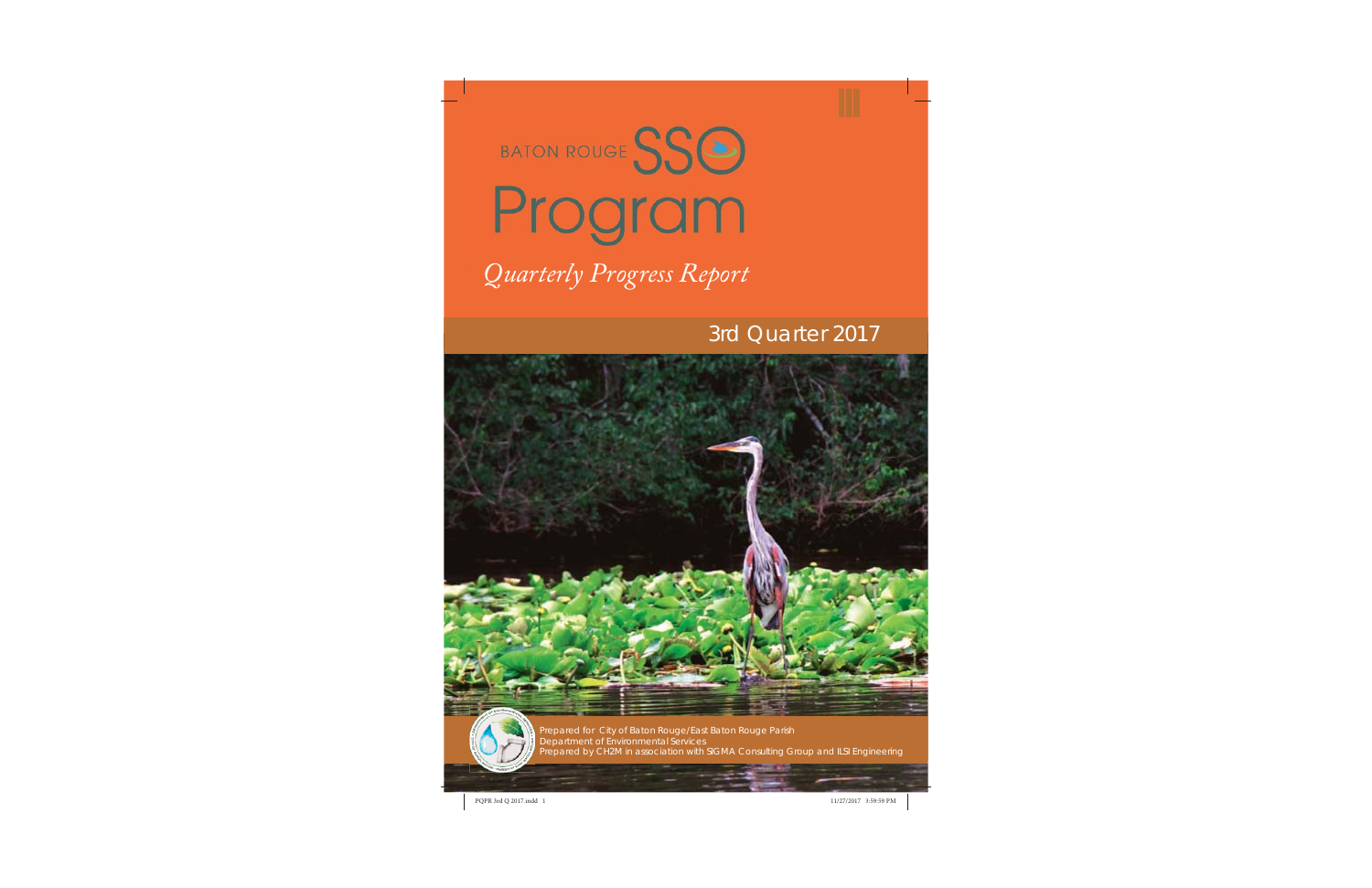

#### The City/Parish and WEFTEC: sharing and bringing back innovative solutions

In early October 2017, Adam Smith, Chief of Operations and Maintenance for the Department of Environmental Services Wastewater Division, departed for the "Windy City", Chicago, Illinois to take part in the 3-day Water Environment Federation's Technical Exhibition and Conference (WEFTEC), which is recognized as the world's largest annual water quality technical conference and exhibition. The conference, in its 90th year, is attended by over 25,000 water and wastewater industry professionals from all over the world and hosts over 900 leading companies at the largest annual water quality exhibition in the world.

On Monday, Adam took the opportunity to tour the City of West Chicago Regional Wastewater Treatment Plant. This treatment plant, though smaller in treatment capacity than the City-Parish's plants, employs a similar treatment technology. Adam was able to visit with the Public Works Director and Operations and Maintenance (O&M) staff, exchange organizational and O&M philosophies and ideas, and walk-though the treatment facility.

Tuesday brought Adam to the McCormick Place, the largest convention center in North America. For over eight hours, Adam walked through the maze of over 900 water and wastewater technology vendors, visiting over 20 specific booths which could potentially help support the City-Parish's wastewater infrastructure, operations, and maintenance. A few of these included:

- In-system wastewater grinders for destruction of rags and wipes which are harmful to system pumps;
- Septage receiving station for the acceptance of grease trap and portable toilet waste at the wastewater treatment plants;
- Robotic pipeline assessment tools, which provide laser profile of pipe walls to determine condition and corrosion;
- Computerized Maintenance Management Software tools which allow for the work order development and tracking of preventative maintenance activities required for plant and pump station equipment; and
- Chemical odor control using hydrogen peroxide.

On Wednesday, Adam wrapped up the conference by presenting a paper, entitled Innovative Applications and Cost Effectiveness of Manhole Monitors during the Technical Session Emerging Topics and Technologies in the Collection System. Adam, along with Obie Watts and Alok Shah of CH2M, gave an audience of over 50 people insight into the successes of the City-Parish's implementation of over 40 manhole monitors throughout the collection system. For over 2 years, the City-Parish has utilized the monitors to receiving notification of overflows during rain



events, allowing for a proactive response to clean-up, early warning detection of blockages in the system to allow for crews to respond and prevent an impending overflow, and monitoring of pump stations not yet installed with SCADA to warn of pump outages so that mechanics can make repairs prior to causing back-ups.

It is this type of interaction and collaboration that makes WEFTEC such a world-class event. As you can see Adam has brought some great ideas back home and was able to share with global wastewater leaders some of the great things that we are doing in Baton Rouge.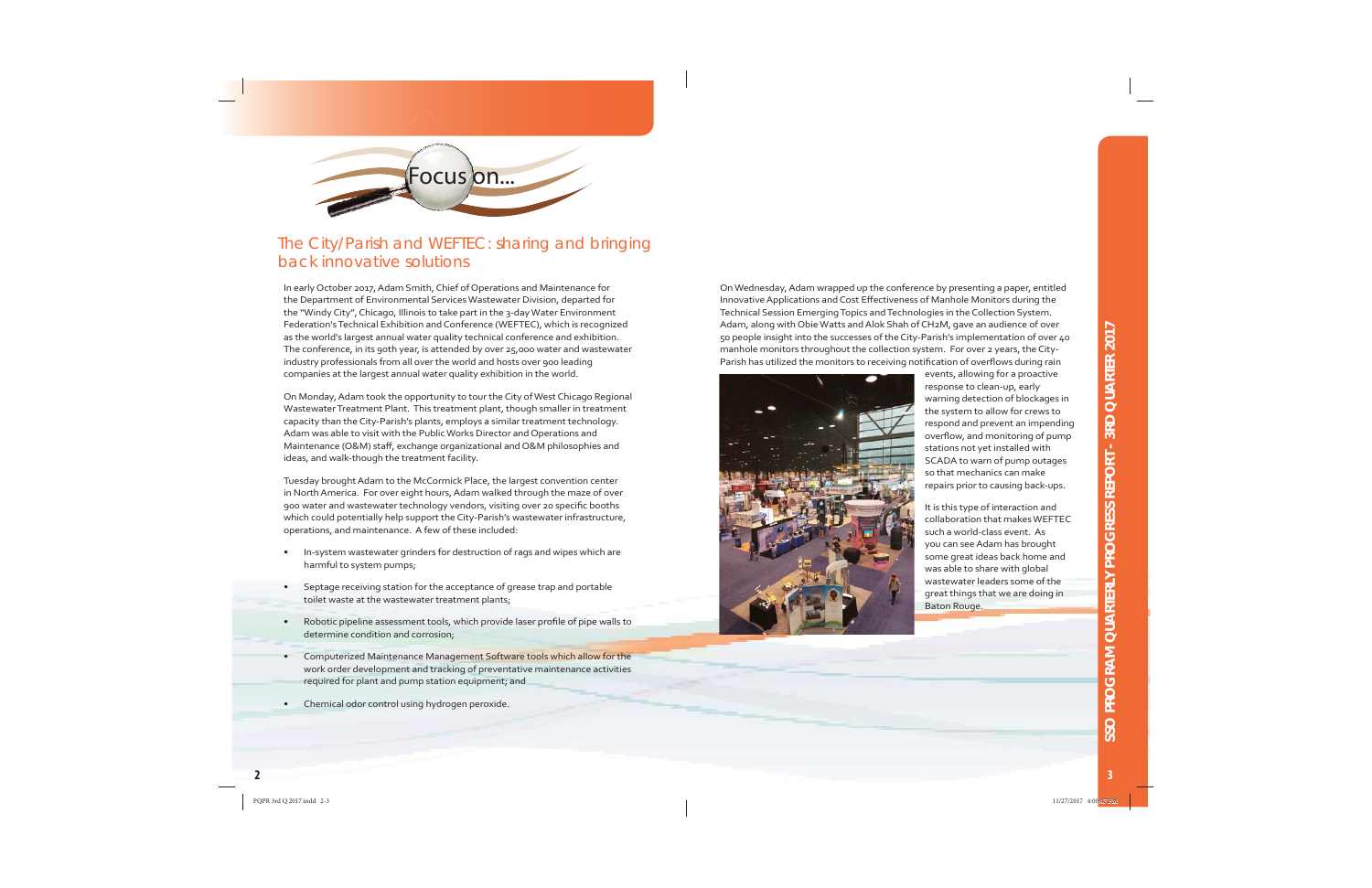## ACTIVE PROJECTS

| <b>Construction Project Information</b> |                                            |             |                      | <b>Consultant/Contractor</b>               |                            |                                | <b>Schedule</b>  |          |                                                |
|-----------------------------------------|--------------------------------------------|-------------|----------------------|--------------------------------------------|----------------------------|--------------------------------|------------------|----------|------------------------------------------------|
| $\#$                                    | <b>Name</b>                                | <b>Type</b> | <b>DES Project #</b> | Design<br><b>Consultant</b>                | Const<br><b>Contractor</b> | <b>Total Const</b><br>Contract | <b>Start</b>     | for Bids | <b>Advertise Ant. Funct</b><br><b>Complete</b> |
|                                         | MPS-Burbank Dr-Siegen Ln                   | Capacity    | 11-PS-MS-0026        | Hartman Eng.                               | Hemphill                   | \$7,666,468                    | 4/18/11          | 11/14/14 | 9/18/17                                        |
| $\overline{2}$                          | O'Neal Ln PSs Improvements (Grp B)         | Capacity    | 10-PS-MS-0051        | URS Corp.                                  | Hemphill                   | \$15,173,612                   | 5/25/10          | 12/20/13 | 9/15/17                                        |
| 3                                       | Sherwood Forest Blvd-Goodwood Blvd SAU     | Capacity    | 11-FM-MS-0005        | Forte & Tablada                            | <b>Boone Services</b>      | \$10,586,000                   | 1/3/11           | 12/18/15 | 12/23/17                                       |
| $\overline{4}$                          | Airline Hwy Pipeline Ph B                  | Capacity    | 10-GS-MS-007B        | ABMB Eng.                                  | Eutaw Const Co.            | \$14,232,168                   | 1/30/09          | 9/11/15  | 3/12/18                                        |
| 5                                       | Hooper Rd Pump Stations Improvements       | Capacity    | 10-PS-MS-0048        | Stanley                                    | Wharton-Smith, Inc.        | \$12,957,610                   | 5/3/10           | 5/6/16   | 3/25/18                                        |
| 6                                       | Lovett Rd-Greenwell Springs Rd SAU         | Capacity    | 10-FM-MS-0049        | SJB/Owen & White                           | Grady Crawford             | \$13,755,721                   | 5/3/10           | 8/26/16  | 5/1/18                                         |
| $\overline{7}$                          | Joor Rd-Greenwell Springs Rd SAU           | Capacity    | 11-FM-MS-0023        | <b>TRC Engs./Digital</b><br>Eng. & Imaging | Grady Crawford             | \$6,306,801                    | 4/18/11          | 9/2/16   | 5/1/18                                         |
| 8                                       | MPS-Hwy 61-Plank Rd                        | Capacity    | 11-PS-MS-0035        | <b>GEC</b>                                 | Wharton-Smith, Inc.        | \$4,791,000                    | 9/26/11          | 5/13/16  | 5/8/18                                         |
| $\mathcal{Q}$                           | NWWTP Odor Control & Sodium Hypochlorite   | <b>MP</b>   | 13-TP-MS-045A        | <b>CDM Smith</b>                           | M. R. Pittman              | \$9,990,000                    |                  | 12/23/16 | 5/8/18                                         |
| 10                                      | <b>NWWTP Sustainability Improvements</b>   | <b>MP</b>   | 13-TP-MS-0045        | <b>Buchart-Horn</b>                        | Wharton-Smith, Inc.        | \$4,568,300                    |                  | 9/16/16  | 5/13/18                                        |
| 11                                      | Flannery Rd-Florida Blvd Area Rehab (Ph 2) | Rehab       | 14-AR-MS-0034        | Rehab PqM Team                             | Allen & LeBlanc            | \$4,568,300                    | 6/30/14          | 1/20/17  | 6/26/18                                        |
| 12                                      | MPS-Prescott Rd-Greenwell Springs Rd       | Capacity    | 11-PS-MS-0034        | <b>MWH</b>                                 | McInnis Bros. Const        | \$7,415,338                    | 9/19/11          | 10/28/16 | 7/11/18                                        |
| 13                                      | Florida Blvd Pump Stations Improvements    | Capacity    | 11-PS-MS-0003        | Brown & Caldwell                           | Wharton-Smith, Inc.        | \$19,497,000                   | 1/28/11          | 7/15/16  | 7/26/18                                        |
| 14                                      | SCADA Master Plan                          | <b>MP</b>   | 12-PS-MS-0021        | Prog. Mgmt Team                            | Tesco Controls, Inc.       | \$17,347,171                   | 5/13/13          | 6/8/12   | 12/31/18                                       |
| 15                                      | NWWTP General Electrical Rehab             | MP          | 13-TP-MS-045B        | CDM Smith                                  | E. P. Breaux               | \$9,989,000                    |                  | 2/24/17  | 12/15/18                                       |
| 16                                      | N 38th St-Gus Young Ave Area Rehab         | Rehab       | 14-AR-MS-0035        | Rehab PrgM Team Magnolia                   |                            | \$2,896,557                    | 8/29/14          | 3/31/17  | 6/30/18                                        |
| 17                                      | NWWTP Pretreatment & Grit Removal Rehab    | MP          | 13-TP-MS-045D        | CDM Smith                                  | <b>WSI</b>                 | \$7,114,000                    |                  | 4/14/17  | 11/21/18                                       |
| 18                                      | NWWTP Plantwide & Master SCADA             | <b>MP</b>   | 13-TP-MS-045C        | <b>CDM Smith</b>                           | <b>ODS</b>                 | \$2,290,000                    |                  |          | 6/8/18                                         |
|                                         | 19 NWWTP Standby Generator                 | <b>MP</b>   | 13-TP-MS-045E        | <b>CDM Smith</b>                           | <b>State Contract</b>      | \$2,000,000                    | $\sim$           |          | 4/28/18                                        |
|                                         | 19 Total Projects Under Construction       |             |                      |                                            |                            | \$173,145,046                  |                  |          |                                                |
| <b>Design Project Information</b>       |                                            |             |                      | Consultant                                 |                            | Schedule                       |                  |          |                                                |
|                                         |                                            |             |                      | <b>Design</b>                              | <b>Total Const</b>         |                                | <b>Advertise</b> |          | <b>Ant. Functionally</b>                       |

| <b>Design Project Information</b> |                                         |            |                      | Consultant                  |                                | <b>Schedule</b> |          |                                         |
|-----------------------------------|-----------------------------------------|------------|----------------------|-----------------------------|--------------------------------|-----------------|----------|-----------------------------------------|
|                                   | Name                                    | Tvpe       | <b>DES Project #</b> | <b>Design</b><br>Consultant | <b>Total Const</b><br>Contract | <b>Start</b>    | for Bids | Advertise Ant. Functionally<br>Complete |
|                                   | North WWTP Master Plan Landscape Buffer | <b>IMP</b> | $13$ -TP-MS-001C     | <b>L</b> Eduardo Jenkins    | \$600,000                      | 3/5/13          | 1/30/18  | 4/6/2018                                |
|                                   | <b>Total Projects In Design</b>         |            |                      |                             | \$600,000                      |                 |          |                                         |

Call 225.588.5678 with any construction related questions.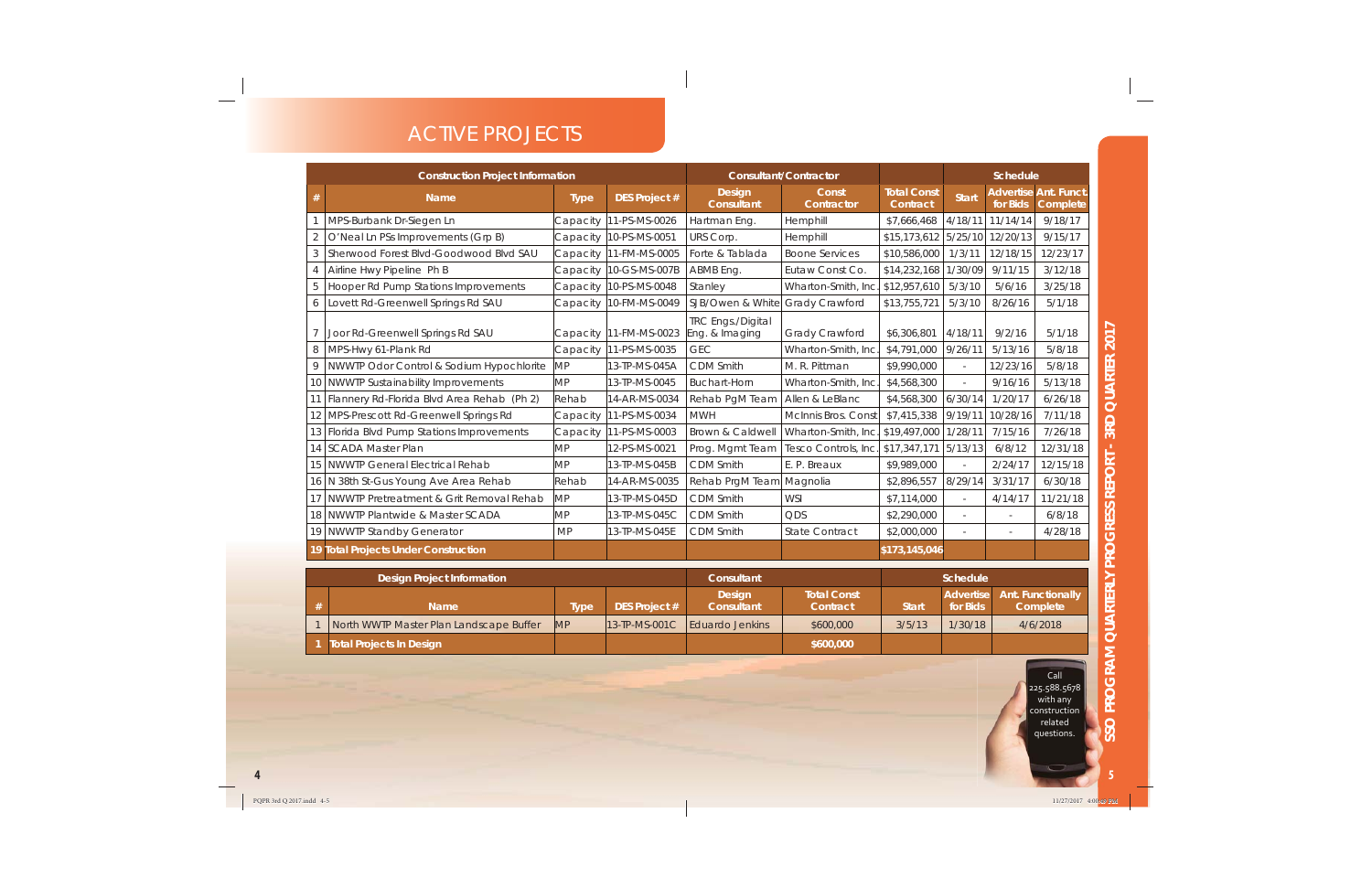## **COMPLETED PROJECTS**

#### **Completed Projects**

95 Program projects have been completed for a construction value of over \$1 billion, reducing SSOs across the City/Parish. This means that 99% of projects are either completed or under construction.

The map at right shows completed projects in blue and remaining project work in red. As the projects reach completion, the remaining work will result in a functional reduction of SSO<sub>s</sub>.

Upon completion on the SSO Program's 115 projects, the system will:

- have more than 500 pump stations in operation to pump wastewater to  $\bullet$ treatment plants
- Two wastewater treatment plants to treat wastewater so that it may safely be  $\bullet$ reintroduced to the water system
- Nearly 2,000 miles of separate gravity and pressure sewer systems  $\bullet$
- More than 28,000 inspected and rehabilitated manholes  $\bullet$
- Ground storage facilities to store 120 million gallons of wastewater awaiting  $\bullet$ processing
- Feature odor control buffers and systems to reduce smells  $\bullet$
- Feature improved aesthetics of sewer infrastructure through new fencing